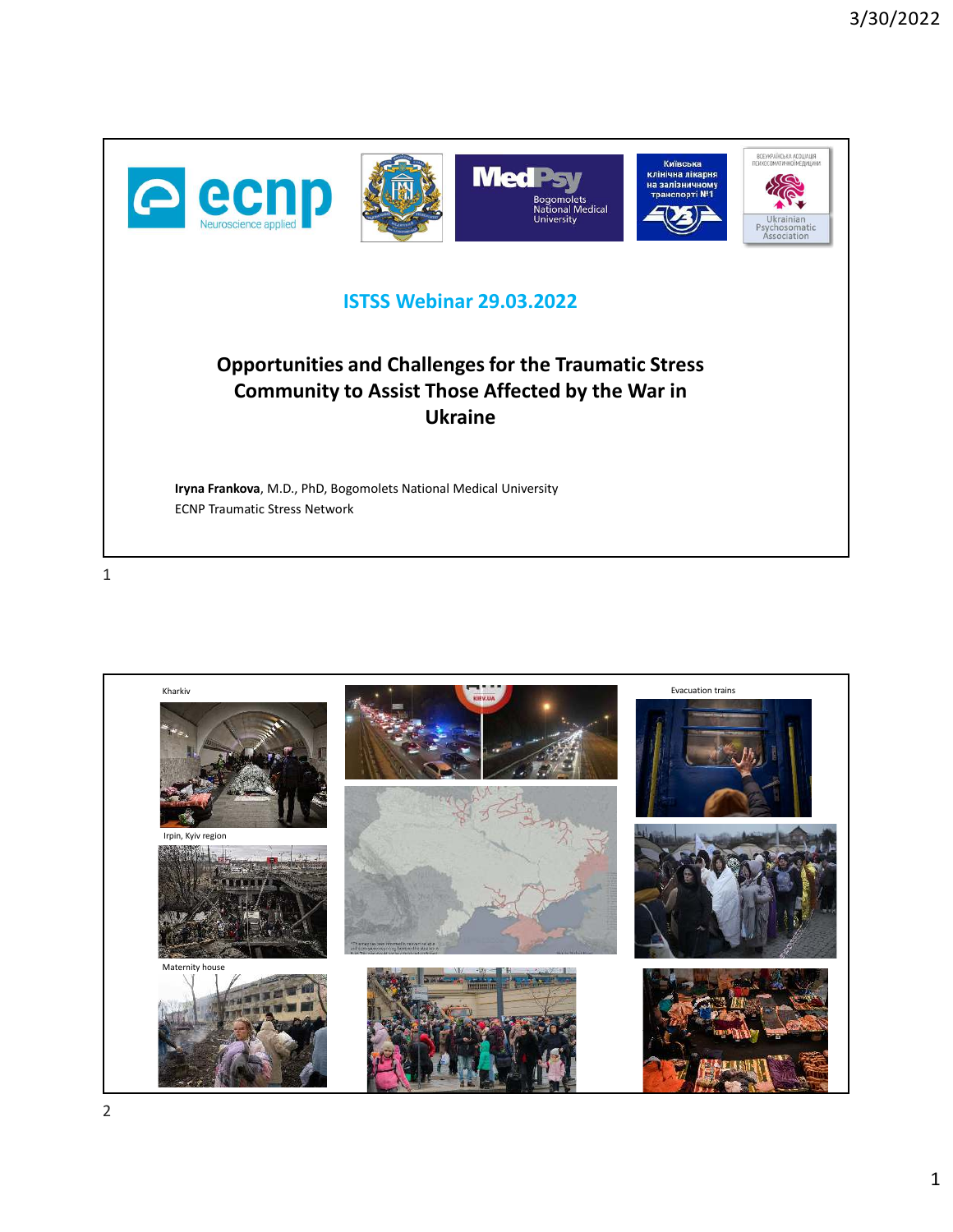

## 24.02. – 29.03

Would you treat PTSD if person is hiding in shelters? Face lack of food, water, isolated?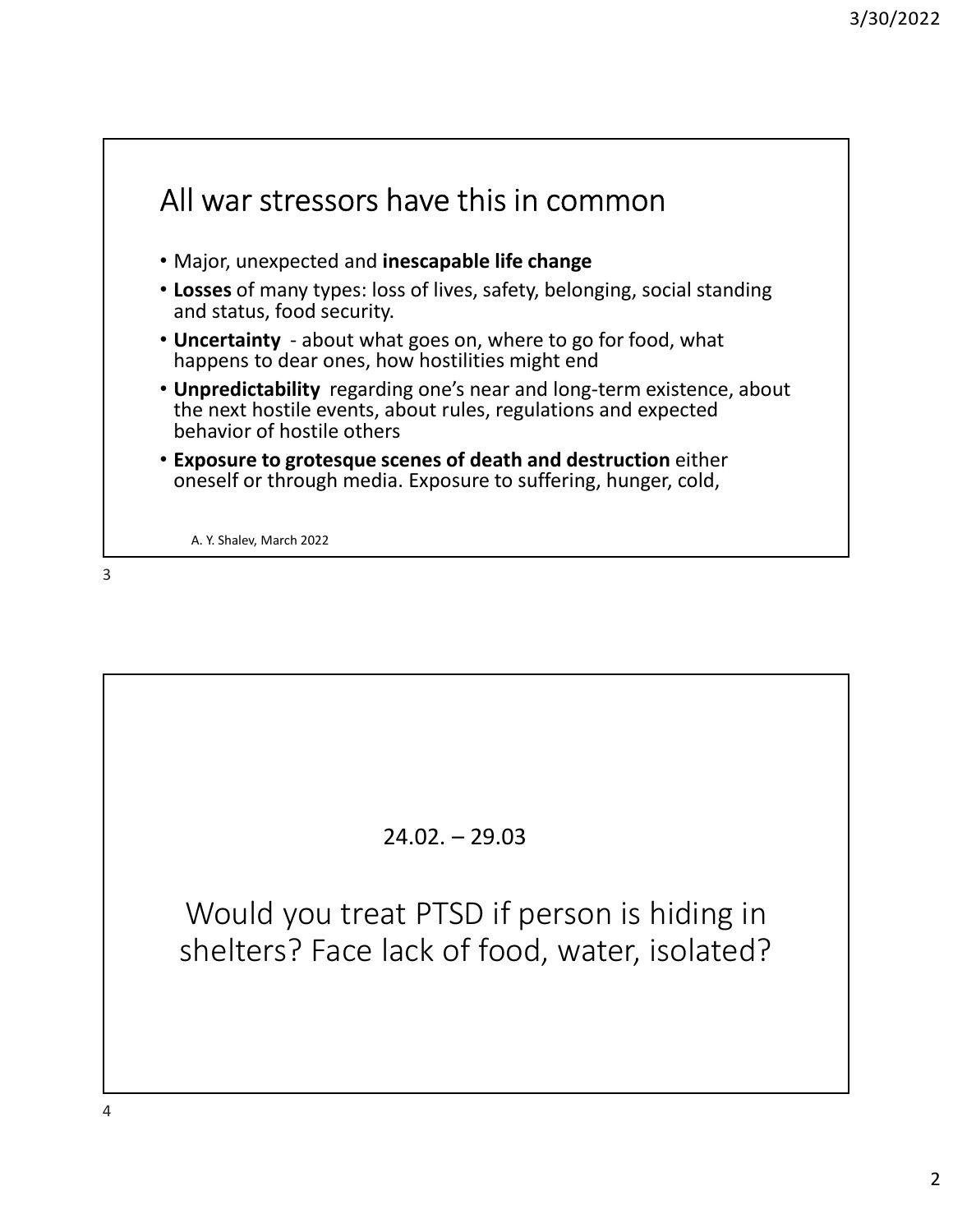



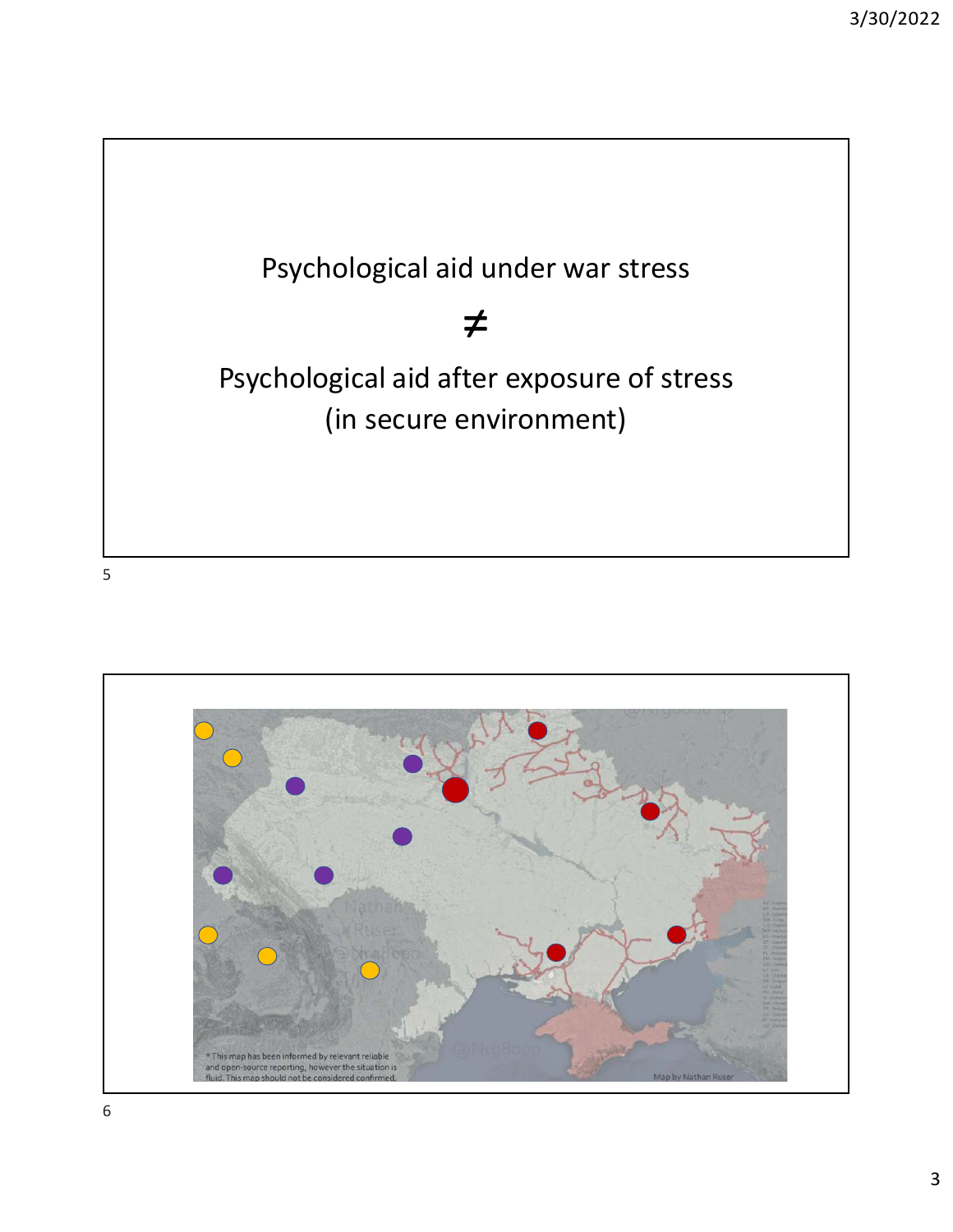

## Those who are unsafe

- Under attacks, unable to leave unsafety
- Without recourses
- food
- water
- electricity and connection
- Medication

## **Needs:**

- SUPLIES and LOGISTICS
- Optimization of survival

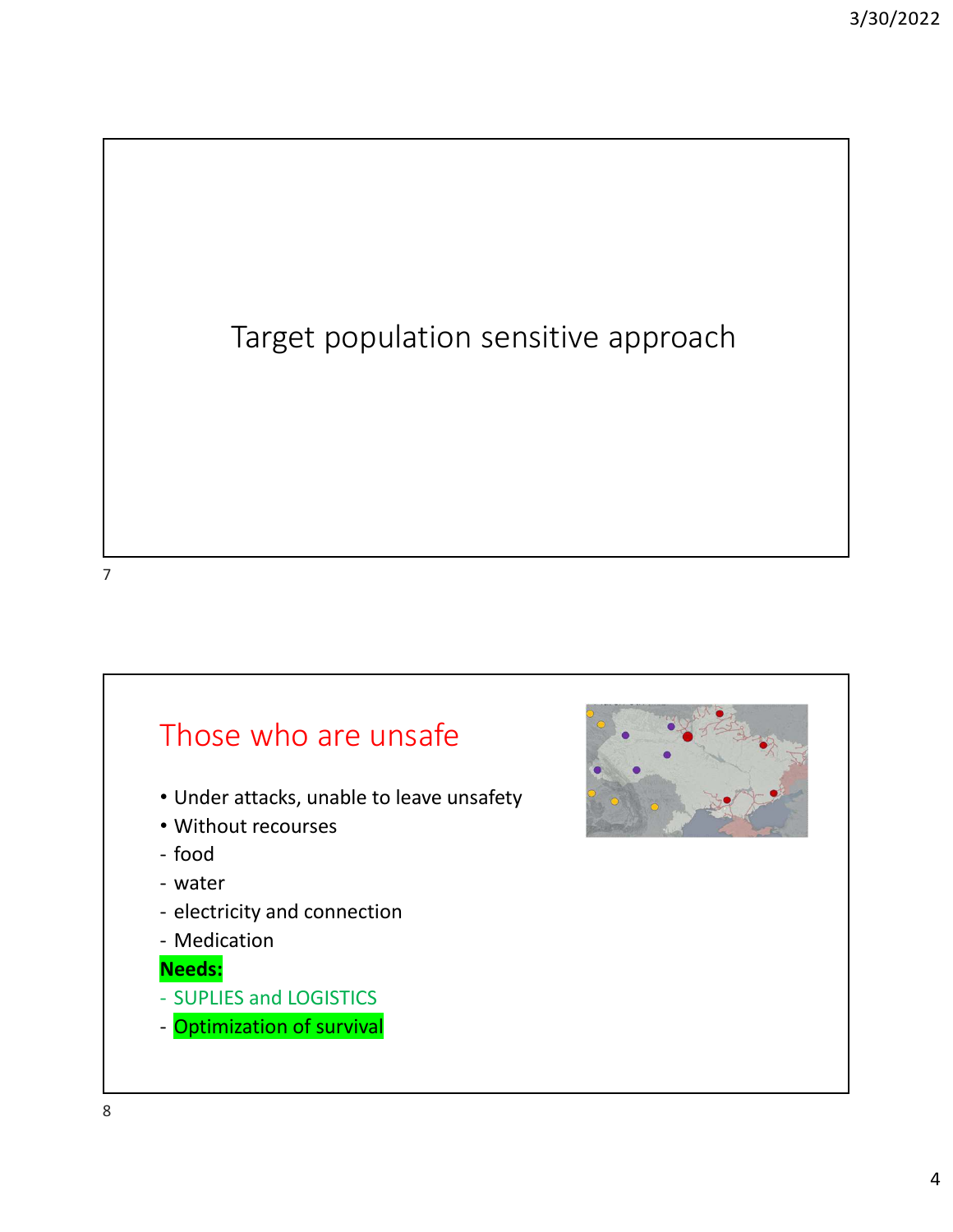



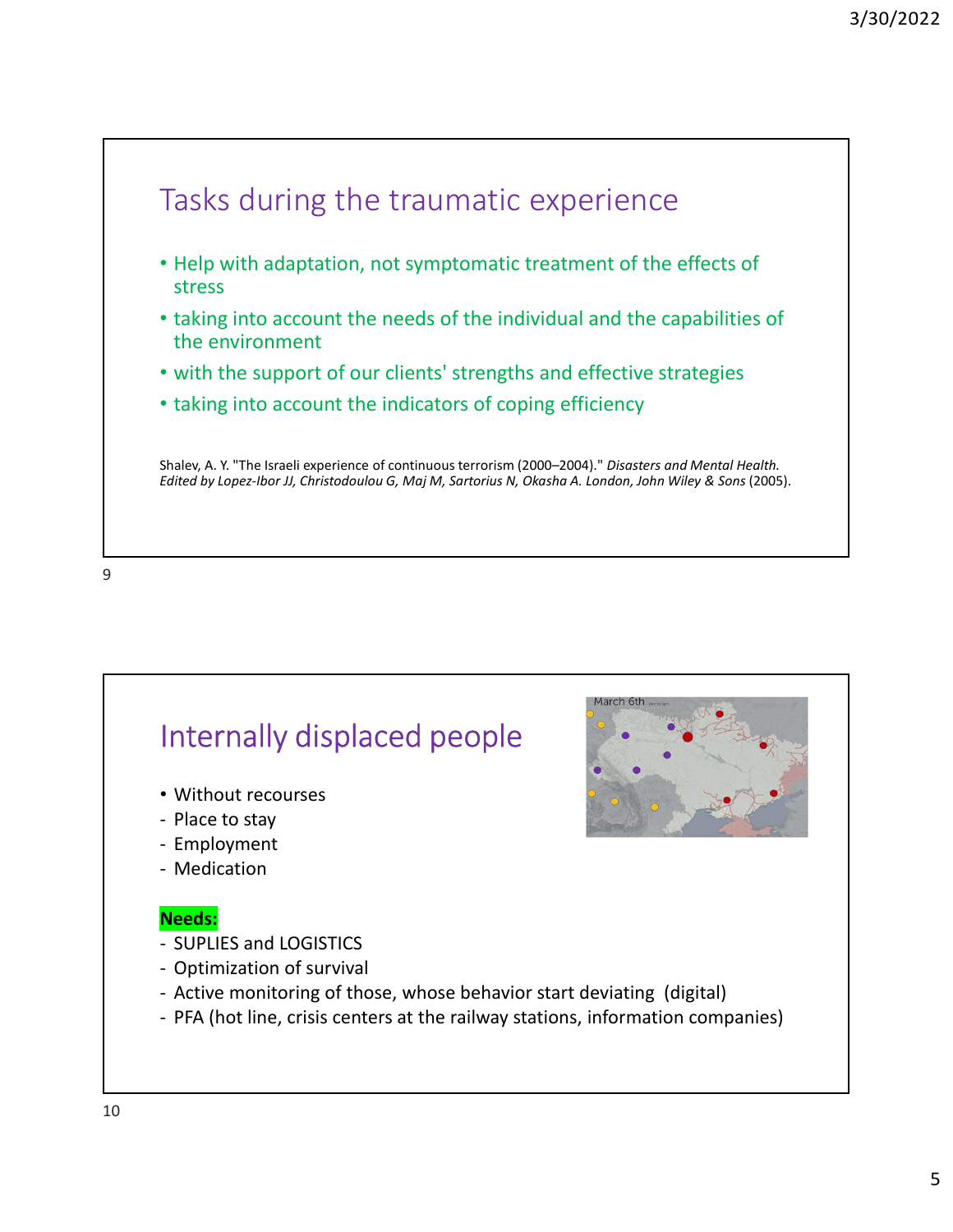

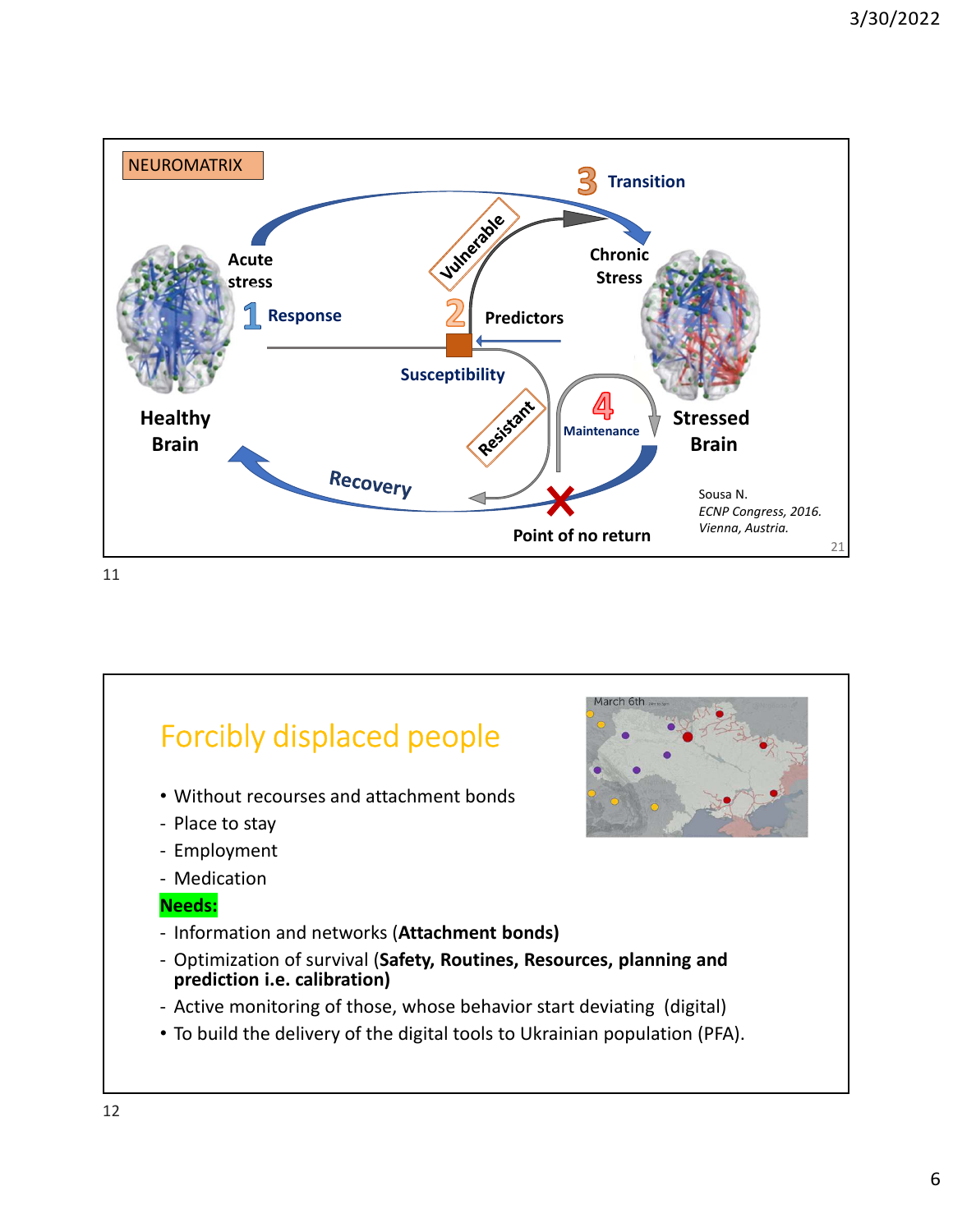

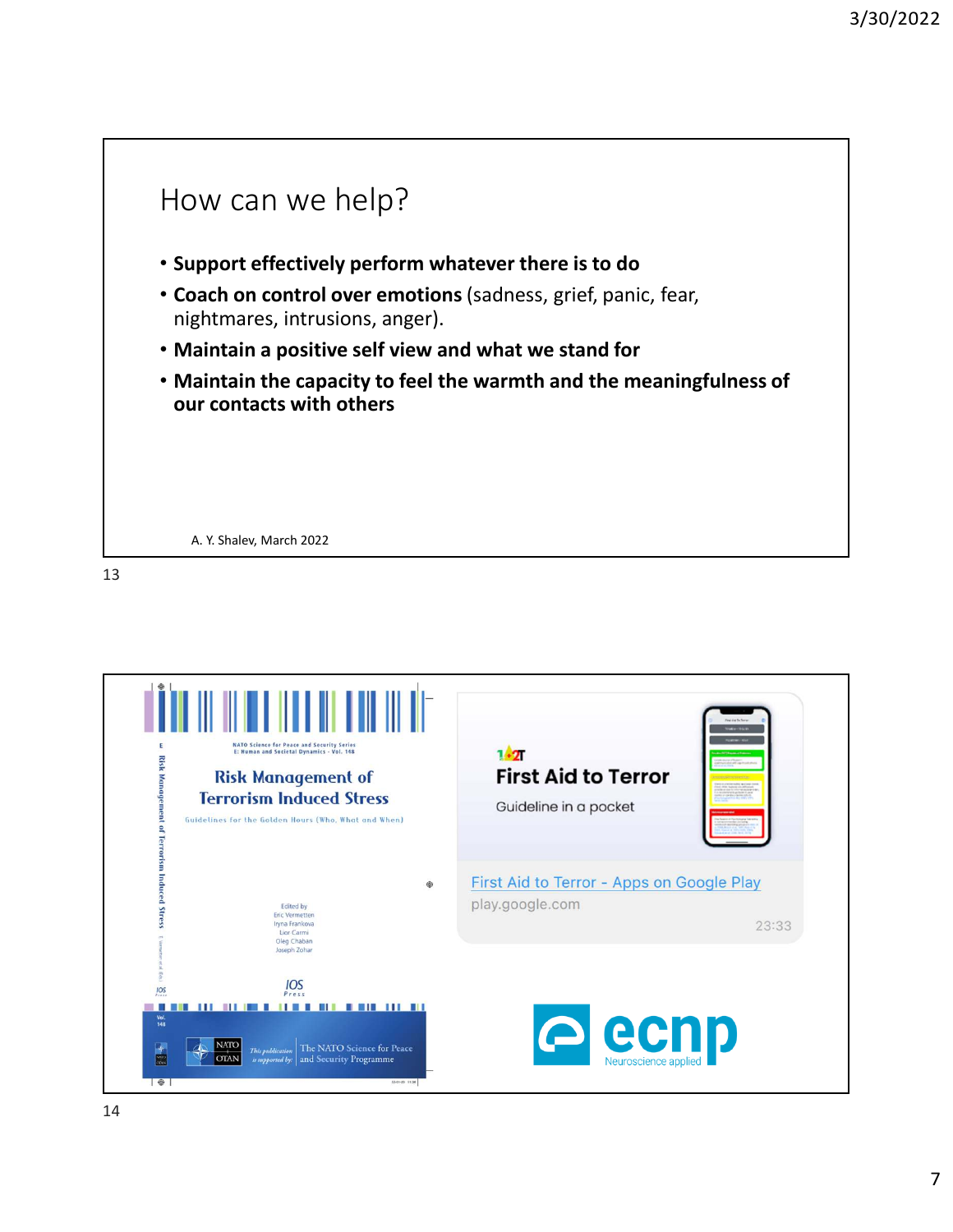

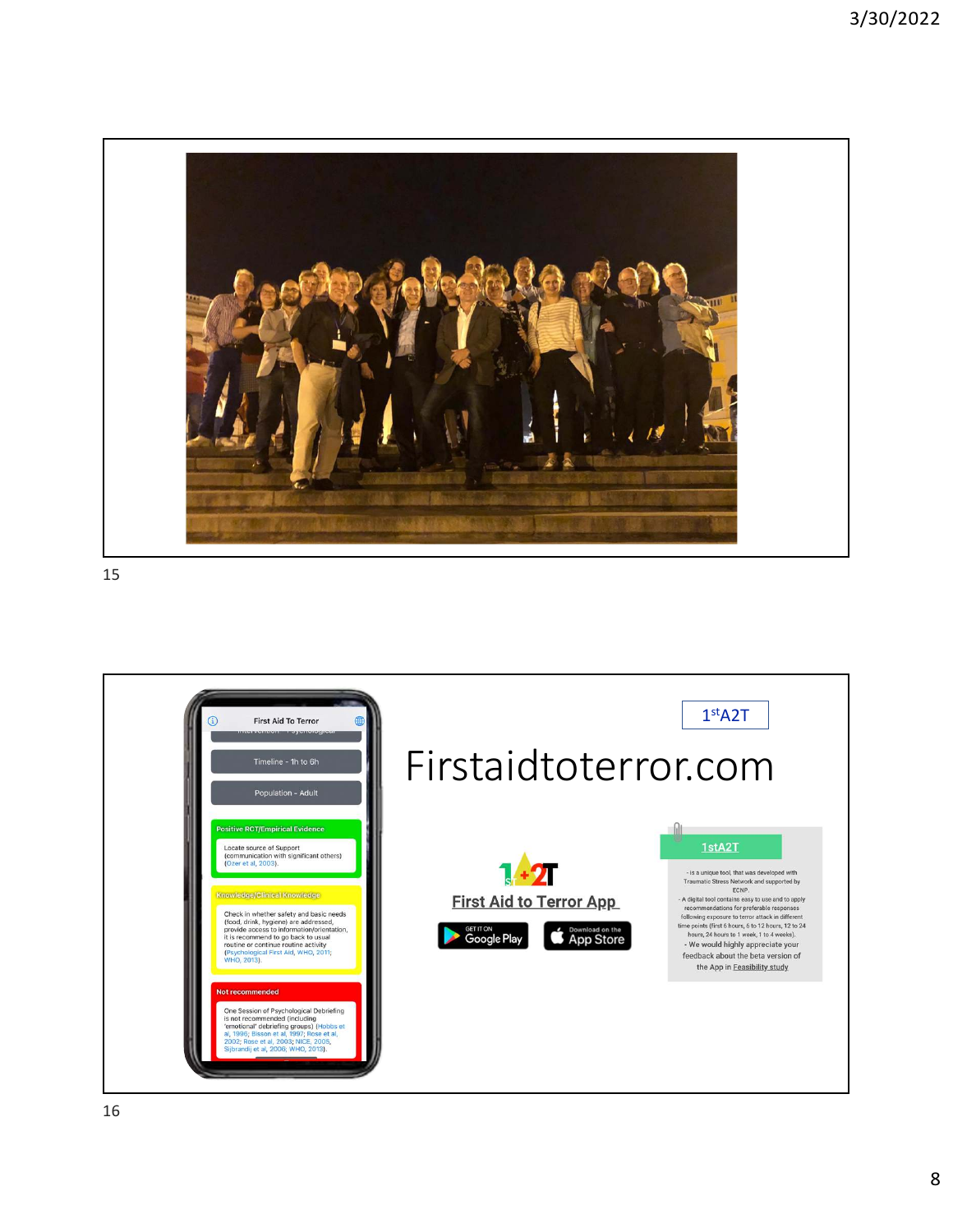

| Guideline Matrix: What? Who? When? |                                      |                                    |                           |
|------------------------------------|--------------------------------------|------------------------------------|---------------------------|
| <b>Time</b>                        | <b>Intervention</b>                  |                                    | <b>Subject</b>            |
| Preparation<br><b>Under stress</b> | <b>Group and</b><br><b>Community</b> | <b>Individual</b><br>interventions | <b>Special Population</b> |
| $1 - 6h$                           | <b>Task Forces</b>                   | Psychological                      | Military                  |
|                                    | <b>Education/Training</b>            | Pharmacological                    | & 1st Responders          |
| $6-12 h$                           | Social Media, Media                  | Cognitive                          | Adult                     |
|                                    | Communication                        | Sleep Regulation                   | Children                  |
| $12 - 24h$                         | Infrastructure                       | <b>Biological marker</b>           | Refugees                  |
|                                    | Risk assessment                      | Vulnerability                      |                           |
| $24h - 1$ week                     | Leadership                           | Resilience                         |                           |
|                                    | Policy                               |                                    |                           |
| 1 to 4 weeks                       |                                      |                                    |                           |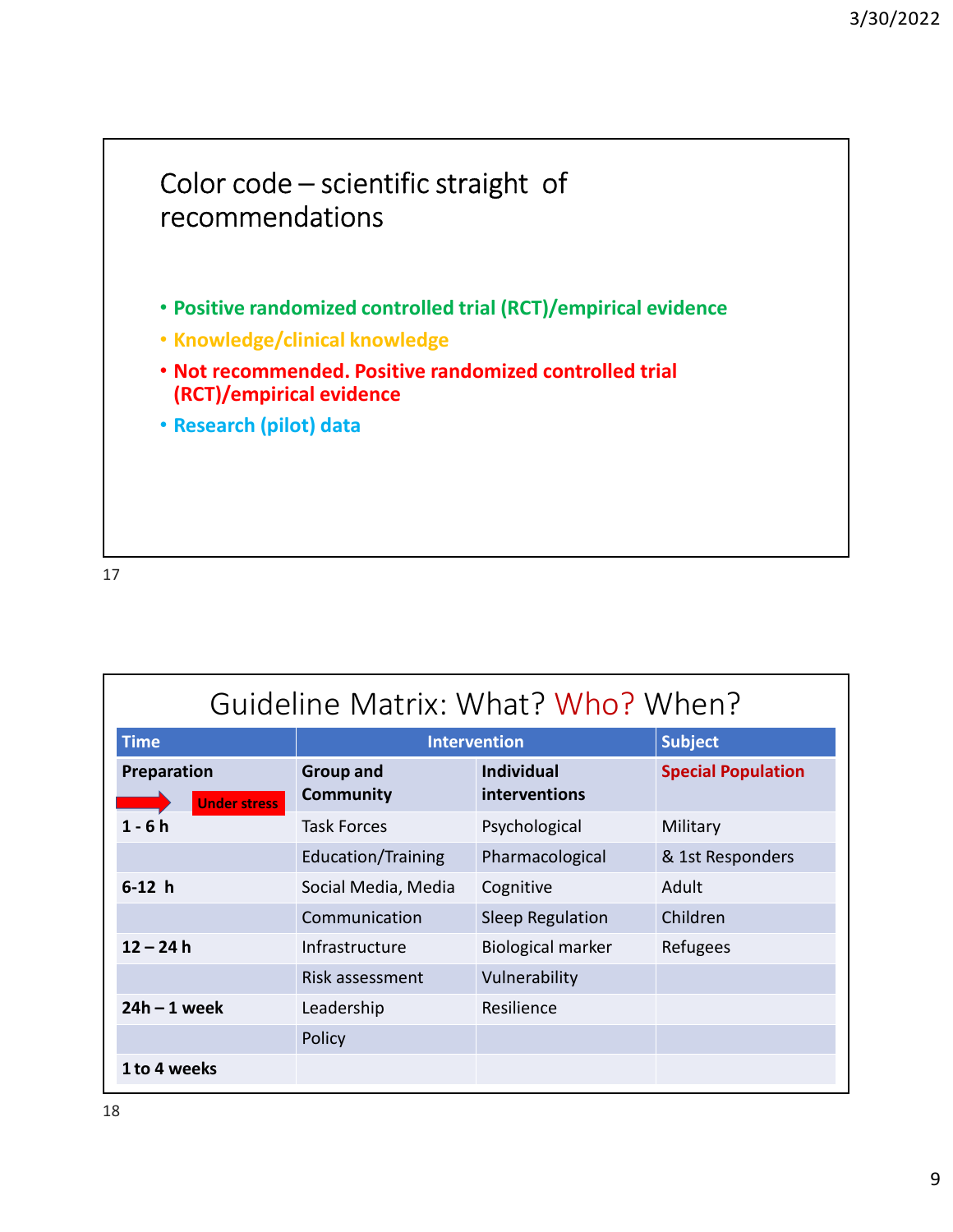

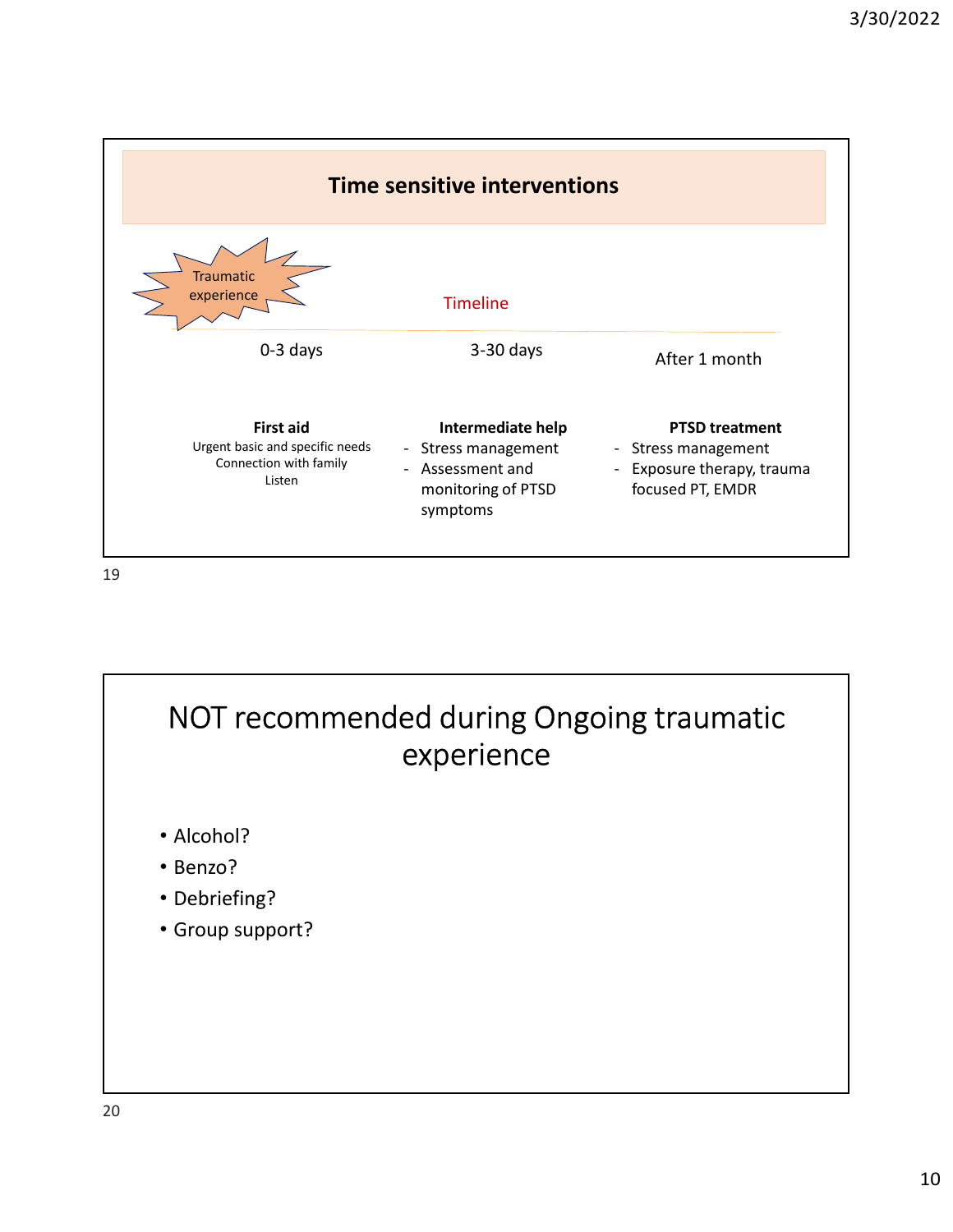